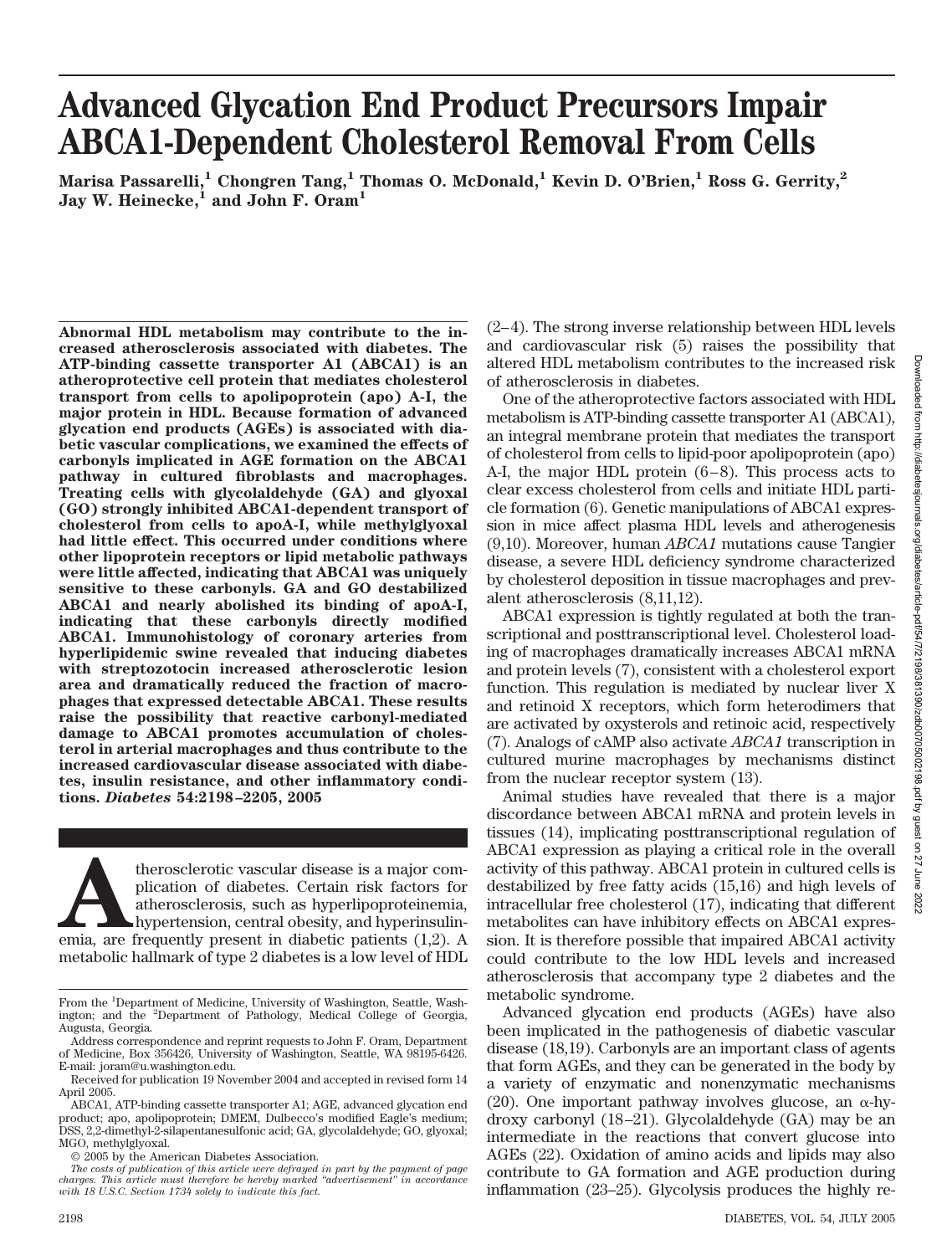active dicarbonyl compounds glyoxal (GO) and methylglyoxal (MGO) (18,26). Tissue and plasma levels of GO and MGO and their protein adducts are elevated in diabetes (18,19,26,27). Thus, reactive carbonyls derived from metabolic and oxidative pathways may contribute to AGE formation in diabetes.

AGEs have been detected on lipoproteins isolated from diabetic subjects (28,29), raising the possibility that carbonyl modifications of apoA-I contribute to abnormal HDL metabolism. However, little is known about the impact of reactive carbonyls on cholesterol removal from cells. We therefore examined the effects of carbonyls implicated in AGE formation on the ABCA1 pathway in cultured human skin fibroblasts and murine macrophages. We found that GO or GA, but not MGO, markedly impaired ABCA1 cholesterol transport activity and destabilized ABCA1 protein. In contrast, plasma membrane receptors for other lipoproteins were little affected. Thus, ABCA1 is sensitive to damage by specific carbonyl species. These findings raise the possibility that carbonyl stress–impaired ABCA1 activity may contribute to macrophage foam cell formation and increased cardiovascular disease in diabetes and other inflammatory states.

### **RESEARCH DESIGN AND METHODS**

**LDL, HDL, and apoA-I.** LDL and HDL were isolated by sequential density ultracentrifugation from fresh plasma obtained from a pool of plasma from healthy donors, and apoE was removed from HDL by heparin-Sepharose column chromatography (30). ApoA-I was purified from HDL, LDL was acetylated, and apos were labeled with 125I, as previously described (30,31). **Cell culture, cholesterol efflux, and carbonyl treatments.** Human skin fibroblasts and murine J774 macrophages were grown in Dulbecco's modified Eagle's medium (DMEM) (Bio-Whittaker, Waskersville, MD) supplemented with 10% fetal bovine serum. ABCA1 was induced in fibroblasts by 48-h incubations with DMEM containing 1 mg/ml BSA plus 30 µg/ml cholesterol followed by 24-h incubations with the same medium lacking cholesterol (31) and in macrophages by 24-h incubations with DMEM/BSA containing  $50 \mu$ g/ml acetylated LDL followed by 24-h incubations with DMEM/BSA containing 0.5 mmol/l 8-Br-cAMP (15).

To radiolabel cellular cholesterol, 1 µCi/ml [<sup>3</sup>H]cholesterol (NEN Life Science Products) was added to the growth medium 72 h before the cholesterol-loading incubations (fibroblasts) or to the acetylated LDL medium (macrophages) (15,31). To measure cholesterol efflux, cells were incubated with DMEM/BSA with or without  $10 \mu g/ml$  apoA-I for 6 h (fibroblasts) or 2 h (macrophages) at 37°C and chilled on ice, and the medium was collected and centrifuged to remove detached cells. The medium was counted for <sup>3</sup>H, and the cells were assayed for free and esterified [<sup>3</sup>H]cholesterol after isolation by thin-layer chromatography (31). ApoA-I–mediated cholesterol efflux is expressed as the fraction of [<sup>3</sup>H]cholesterol released into the medium after subtraction of values obtained in the absence of apoA-I. Free and esterified cholesterol mass and phospholipid mass were measured as described previously (30,32) and normalized to the cell protein content of the wells. For the treatments, carbonyls (Sigma) were added during the 24-h incubations (fibroblasts) or for 6 h (macrophages) immediately preceding the efflux incubations. For the fibroblast time courses, the times exposed to carbonyl and carbonylfree medium were adjusted for a total time of 24 h.

**Lipoprotein receptors and fatty acid esterification.** To induce LDL receptors in fibroblasts, cells were incubated in DMEM containing 10% lipoprotein-deficient serum for 48 h (33). Presumably, because they are a transformed line, J774 macrophages have constitutively active LDL receptors (data not shown) and thus were maintained in normal growth medium. To measure lipoprotein receptor activities, fibroblasts and macrophages were incubated for 6 h with 10  $\mu$ g <sup>125</sup>I-LDL (LDL receptor) or macrophages with 10 µg<sup>125</sup>I-acetylated LDL (scavenger receptors) after the carbonyl treatment incubations, chilled cells were washed four times with PBS, and cellassociated radiolabel and cell protein were measured after digestion in 0.1 N NaOH (33). Results were calculated as nanograms lipoprotein protein per milligram cell protein.

To measure the incorporation of oleate into lipids, cells were washed and incubated with 14C-oleic acid bound to BSA for 2 h after the treatments (32). Washed cells were extracted in hexane:isopropanol (3:2, vol:vol). After

DIABETES, VOL. 54, JULY 2005 2199

solvent evaporation and addition of lipid standards, samples were extracted in chloroform/methanol, and esterified cholesterol, triglycerides, and phospholipids were isolated by thin-layer chromatography. Bands were scraped into vials and the radioactivity counted. Results were calculated as cpm/mg cell protein.

**ApoA-I binding to cells and to ABCA1.** For the cell-binding assay, cells were incubated for 2 h at 37°C with 1  $\mu$ g/ml <sup>125</sup>I–apoA-I  $\pm$  200  $\mu$ g/ml unlabeled apoA-I, and cell-associated radioactivity and cell protein were measured in 0.2 N NaOH digests of washed cells (13). Results are expressed as nanograms apoA-I per milligram of cell protein after subtraction of values in the presence of unlabeled apoA-I. For the ABCA1 binding assay, cells were incubated with  $5 \mu$ g/ml <sup>125</sup>I-apoA-I for 2 h, treated for 30 min at room temperature with PBS containing 1 mg/ml 2,2-dimethyl-2-silapentanesulfonic acid (DSS) (crosslinking agent), and washed twice with cold PBS containing 20 mmol/l glycine (13,15). ABCA1 was isolated from detergent extracts by immunoprecipitation and SDS-PAGE, and 125I-apoA-I cross-linked to ABCA1 was visualized by phosphorimaging.

**ABCA1 protein levels and translation.** To measure ABCA1 protein levels, microsomal membranes were isolated from homogenized cells by ultracentrifugation, membrane proteins were solubilized in SDS buffer and resolved by SDS-PAGE, and ABCA1 was detected by immunoblot analysis (15,16). Equal amounts of membrane protein were added per gel lane. For the translation efficiency assay, macrophages were metabolically labeled by incubation for 15 min at  $37^{\circ}$ C with DMEM/BSA containing 100  $\mu$ Ci/ml  $[^{35}S]$  methionine (Amersham Pharmacia Biotech), and ABCA1 was isolated from 1% Triton X-100 cell digests by immunoprecipitation and SDS-PAGE, as described (15,16). Each gel lane received immunoprecipitated protein corresponding to equal amounts of cells. [35S]methionine-labeled ABCA1 was detected on gels by Phospor-Imaging (Cyclone; Packard Instrument) and quantitated using an OptiQuant computer program. Similar results were obtained using two peptide-specific antibodies corresponding to the human C-termini (13) and a segment of the first cytosolic loop (Novus Biological).

**Quantitation of ABCA1 mRNA.** The one-step real-time RT-PCR was achieved by using the Mx4000 Muliplex Quantitative PCR System (Stratagene, La Jolla, CA) and the Brilliant Single-step Quantitative RT-PCR Core Reagent Kit (Stratagene), according to their instructions. The amplification of ABCA1 and glyceraldehyde-3-phosphate dehydrogenase RNA were run using 100 ng of total RNA retrieved from samples using Stratagene Absolutely RNA miniprep kits (Stratagene). Reactions were prepared in a 96-well optical grade PCR plate in a total of  $50 \mu l$  containing the following components:  $100$  ng of total RNA,  $25 \mu$ l of  $2 \times$  Master Mix,  $2$  units of the reverse transcriptase SuperScript II, 250 nmol/l of probe, and 600 nmol/l of each primer. Thermal cycling conditions consisted of an initial reverse transcription step at 45°C for 30 mintues, followed by 10 min at 95°C to stop reverse transcription and activate SureStart *Taq*, then followed by 40 cycles of amplification. Each cycle of amplification consisted of a denaturation step at 95°C for 30 s and an annealing/extension step at 60°C for 1 min. The primers and probe for ABCA1 used for the RT-PCR are forward: 5'-GGACATGCACAAGGTCCTGA-3'; reverse: 5-CAGAAAATCCTGGAGCTTCAAA-3; and probe: 5-FAM-AATGTT ACGGCAGATCAAGCATCCCAAC-BHQ1–3. The primers and probe for glyceraldehyde-3-phosphate dehydrogenase used for the RT-PCR are forward: 5-AGCCTCGTCCCGTAGACAAA-3; reverse: 5-ACCAGGCGCCCAATACG-3; and probe: 5'hEX-AAATCCGTTCACACCGACCTTCACCA-BHQ1-3'.

**Diabetic swine.** Coronary arteries were obtained as previously described (34) from two groups of male Yorkshire swine (16 nondiabetic and 15 coronary arteries) made hyperlipidemic through feeding a high-fat, highcholesterol diet containing 15% lard and 1.5% cholesterol. Diabetic animals were generated by daily injections of streptozotocin at  $50~\mathrm{mg}\cdot\mathrm{kg}^{-1}\cdot\mathrm{dose}^{-1}$ for 3 days. Proximal coronary arteries were fixed in formalin or methacarn (60% methanol/30% chloroform/10% glacial acetic acid) and embedded in paraffin wax.

Histochemistry and immunohistochemistry. Serial 6-um-thick tissue sections were mounted on glass slides, deparaffinized, and stained with the Movat's pentachrome stain for morphology (35). Single-label immunohistochemistry was performed using well-established techniques. Briefly, 6-µmthick tissue sections were mounted on glass slides, deparaffinized with xylene, and then rehydrated in graded alcohols. The sections were treated with 3%  $H<sub>2</sub>O<sub>2</sub>$  (Sigma) to block endogenous peroxidases. Sections then were washed with PBS and then incubated with the primary antibody or antiserum for 1 h at room temperature. A biotin-labeled anti-mouse or anti-rabbit secondary antibody was applied for 30 min, followed by an avidin-biotin-peroxidase conjugate (ABC Elite; Vector) for 30 min. The peroxidase substrate, Nova Red (Vector), was then added to yield a red-brown reaction product. Slides were counterstained with hematoxylin and a coverslip applied.

Primary antibodies used were a macrophage-specific monoclonal antibody (ATCC HB 142.1; American Type Culture Collection, Rockville, MD; titer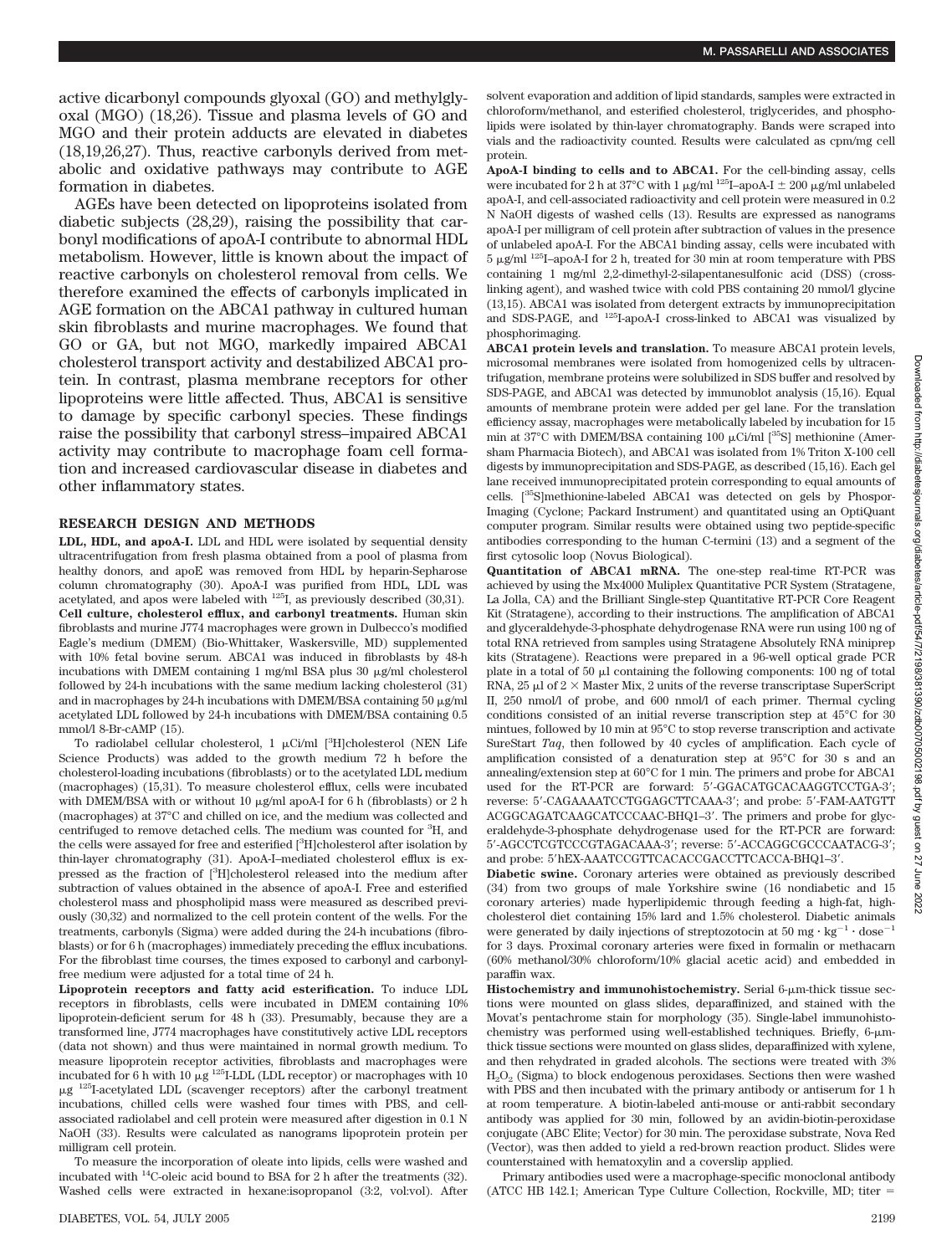

neat) (36) and rabbit polyclonal antiserum raised against a human ABCA1 peptide sequence in the second extracellular loop (CV Therapeutics; titer 1:1,000). Immunohistologic reactivity of the ABCA1 antibody was verified using cultured mono-layers of nontransfected and ABCA1-transfected baby hamster kidney cells (37).

**Morphometric analyses.** Digital images were captured using a Nikon CoolPix 990 camera mounted on an Olympus microscope and then transferred to a 2-GHz Pentium IV computer. Using the ImagePro Plus (Version 4, MediaCybernetics, Silver Spring, MD) morphometric analysis program, total intimal area was determined from Movat's–stained sections. From macrophage-stained sections, macrophage foam cells were identified as those cells with lipid inclusions. Percent foam-cell macrophages negative for ABCA1 was determined for each coronary artery segment by manual counting, using side-by-side comparison of high-power photomicrographs of the macrophageand ABCA1-immunostained sections.

**Statistical analyses.** Statistical analyses were performed using GraphPad Prism 3.0 software (GraphPad Prism, San Diego, CA). Student's *t* test was used to compare groups. Results are reported as means  $\pm$  SD (cell culture) or  $\pm$  SE (tissue). A *P* value <0.05 was considered significant.

### **RESULTS**

**Reactive carbonyls severely impair ABCA1 activity in cultured fibroblasts and macrophages.** We examined the activity of the ABCA1 cholesterol efflux pathway in cultured cells exposed to the reactive carbonyls GO, MGO, and GA. After inducing ABCA1 in human skin fibroblasts by loading them with cholesterol, we incubated cells for 20 h with increasing concentrations of GO, MGO, or GA and then measured apoA-I–mediated cholesterol efflux during subsequent 6-h incubations in the absence of carbonyls. Under these conditions, cholesterol efflux to lipid-free apoA-I depends exclusively on ABCA1 activity (6).

Both GA and GO markedly inhibited apoA-I–mediated cholesterol efflux in a concentration-dependent manner (Fig. 1*A*). Similar results were found for apoA-I–mediated phospholipid efflux (not shown). GA was consistently more efficacious than GO, having a maximum effect at  $\sim$ 0.25 mmol/l compared with 1.0 mmol/l for GO. At concentrations up to 0.5 mmol/l, MGO had no significant effect on ABCA1 activity. Time course studies revealed that both GA and GO significantly inhibited cholesterol efflux after only 4 h of exposure, with near maximal effects occurring at 12 h (Fig. 1*B*). The inhibitory effects of GA and GO were reversed by including the carbonyl scavenger aminoguanadine (5 mmol/l) in the medium (not shown), implicating protein modification as a potential mechanism.

**FIG. 1. GA and GO but not MGO inhibit ABCA1-dependent cholesterol efflux from fibroblasts. Fibroblasts were radiolabeled with [3 H]cholesterol, loaded with cholesterol to induce ABCA1, and treated for 24 h with the indicated concentrations of carbonyls (***A***) or for the indicated times with no carbonyls (None), 0.5 mmol/l GA, or 1.0 mmol/l GO (***B***). Washed cells were then incubated for 6 h in the absence of carbonyls without or with 10 g/ml apoA-I, and efflux of [<sup>3</sup> H]cholesterol into the medium was measured as described in RESEARCH DESIGN AND METHODS. Results are means**  $\pm$  **SD of three incubations and are representative of those observed in three independent experiments.**

These observations demonstrate that GA and GO, but not MGO, severely impair ABCA1-dependent cholesterol transport in cultured fibroblasts.

We next examined the effects of carbonyls on ABCA1 activity in cholesterol-loaded murine J774 macrophages, a model for foam-cell macrophages in atherosclerotic lesions. Treating these cells with a cAMP analog robustly induces ABCA1 transcription and cholesterol efflux to lipid-poor apoA-I (15). Incubating ABCA1-induced macrophages with increasing concentrations of GA and GO for only 6 h almost completely suppressed apoA-I–mediated cholesterol efflux (Fig. 2*A*). As with fibroblasts, GA was more efficacious than GO, MGO had only a small effect (Fig. 2*A*), and GA and GO had no effect in the presence of aminoguanidine (not shown). Treating macrophages for 18 h with 8-Br-cAMP caused a concentration-dependent increase in apoA-I–mediated cholesterol efflux, which was almost completely reversed by subsequent 6-h incubations with GA or GO (Fig. 2*B*). In contrast, treating cells for 6 h with GA and GO had little effect on apoA-I–mediated cholesterol efflux when ABCA1 was subsequently induced for 18 h with 8-Br-cAMP (Fig. 2*B*, *insert*), indicating that expression of ABCA1 before carbonyl exposure was required for their inhibitory effects. These results show that the ABCA1 activity in these macrophages is highly sensitive to exposure to GA or GO.

**ABCA1 is uniquely sensitive to reactive carbonyls.** We characterized the relative specificity of the carbonyl effects by measuring the activities of a wide range of other pathways for lipoprotein and lipid metabolism by cells. These included receptor-mediated uptake of  $^{125}$ I-labeled LDL and acetylated LDL; cellular levels of free cholesterol, esterified cholesterol, and phospholipid mass; and  $[14C]$ oleate incorporation into cholesteryl esters, triglycerides, and phospholipids. These processes were unaffected or modestly altered by incubating fibroblasts for 24 h (Fig. 3*A*) or macrophages for 6 h (Fig. 3*B*) with concentrations of GA or GO (0.25 mmol/l or 0.5 mmol/l) that markedly affected ABCA1 activity (compare Fig. 3 with Figs. 1 and 2). Thus, the ABCA1 pathway was much more sensitive to carbonyl exposure than were other pathways for lipoprotein uptake and lipid metabolism.

We also found that treating fibroblasts for 24 h and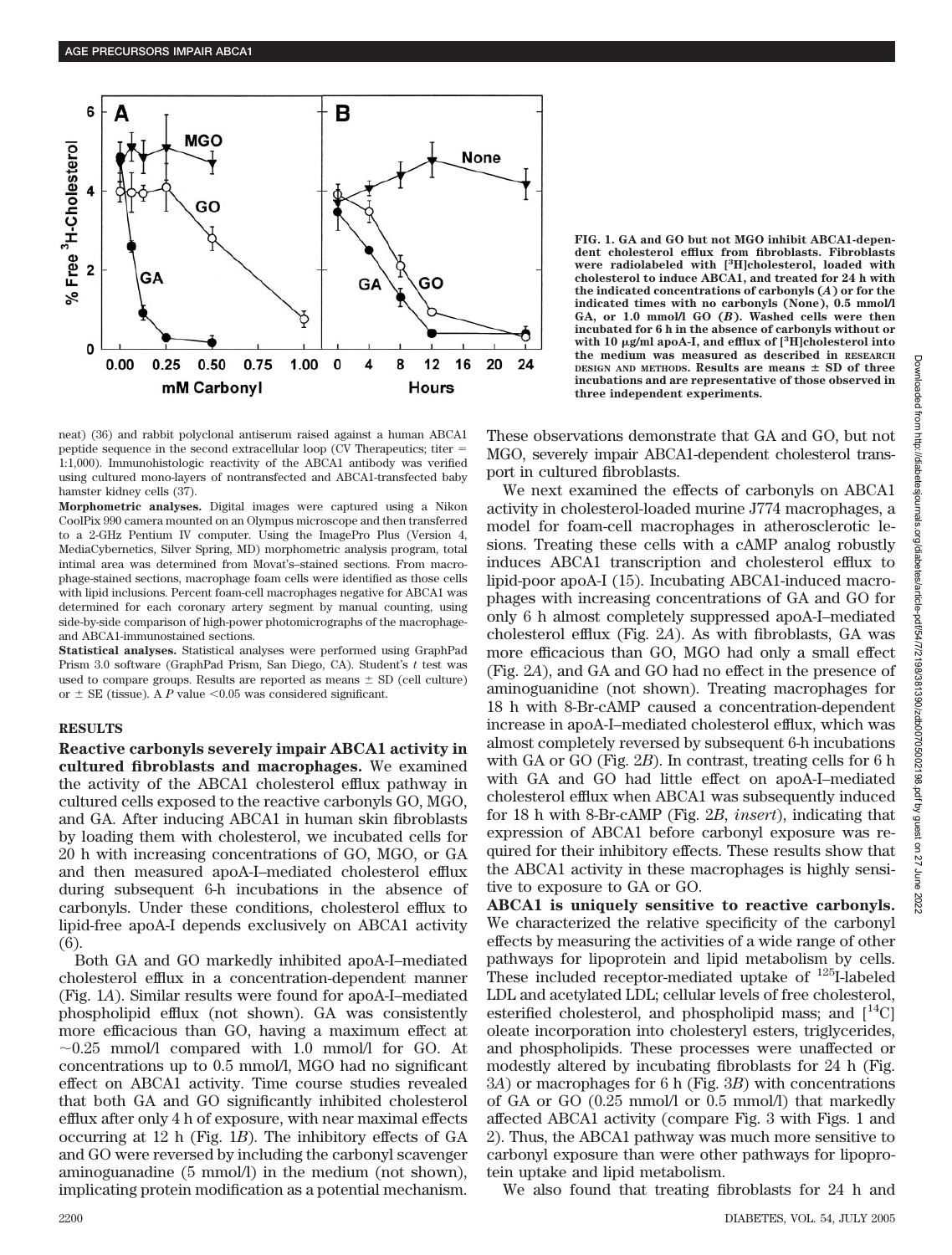

macrophages for 6 h with GA or GO had no effect on total cellular protein or on the pattern of membrane proteins resolved by gradient SDS-PAGE and visualized with silver staining (not shown). These observations, in concert with the studies of lipid metabolism, provide strong evidence that carbonyls were not cytotoxic or exerting global effects on the overall composition of proteins in cell membranes. **Carbonyls reduce apoA-I binding to ABCA1-expressing cells and to ABCA1.** Previous studies (13,38,39) have shown that cAMP treatment of J774 macrophages markedly increases 125I–apoA-I binding to cells and covalent



**FIG. 2. GA and GO inhibit ABCA1-mediated cholesterol efflux from macrophages. J774 macrophages were radiolabeled with [3 H]cholesterol, loaded with acetylated LDL-derived cholesterol, and treated for 20 h with 0.5 mmol/l (***A***) or the indicated concentration (***B***) of 8-BrcAMP. Cells were then incubated for 6 h with the indicated concentrations of carbonyls (***A***) or with no carbonyls (None), 0.25 mmol/l GA, or 0.5 mmol/l GO (***B***).** *B* **(***insert***): Cells were treated with no carbonyl (None), 0.25 mmol/l GA, or 0.5 mmol/l GO for 6 h before the 20-h incubations without (Ctrl) or with (cAMP) 0.5 mmol/l 8-Br-cAMP. Washed cells were then incubated for 2 h in** the absence of carbonyls without or with 10  $\mu$ g/ml **apoA-I, and efflux of [3 H]cholesterol into the medium was measured as described in RESEARCH DESIGN AND METH**ops. Results are means  $\pm$  SD of three incubations and **are representative of those observed in four independent experiments.**

cross-linking of 125I–apoA-I to ABCA1. The cAMP-induced increase in cell-surface binding of 125I–apoA-I was reduced by 60% when cells were preincubated for 6 h with GA or GO (Fig. 4), indicating that these carbonyls selectively inhibited apoA-I binding to ABCA1-expressing cells. When cAMP-induced cells were treated with the cross-linking agent DSS after binding <sup>125</sup>I–apoA-I, preincubations with either GA or GO dramatically reduced the amount of <sup>125</sup>I-apoA-I cross-linked to detergent-solubilized, immunoprecipitated ABCA1 (SDS-PAGE image; Fig. 4*B*, *insert*). Thus, these carbonyls either severely impaired the apo binding activity of ABCA1 or modified key lysine residues in ABCA1 that are cross-linked to apoA-I.

**Carbonyls destabilize ABCA1 protein.** Immunoblot analysis revealed that GA and GO greatly reduced the ABCA1 protein content of both fibroblast and macrophage membranes (Fig. 5*A*). GA or GO had no significant effect on ABCA1 mRNA levels (Fig. 5*B*) or the initial rate of



**lipoprotein and lipid metabolism. Fibrobasts (***A***) or J774 macrophages (***B***) were treated for 24 or 6 h, respectively, with either no carbonyls (Control) or with 0.25 mmol/l GA or 0.5 mmol/l GO. 125I-LDL and acetylated 125I-LDL (AcLDL) uptake; free cholesterol (FC), esterified cholesterol (EC), and phospholipid (PL) mass; and [14C]oleate incorporation into esterified cholesterol, triglycerides (TG), and phospholipids were measured as described in RESEARCH DESIGN AND METHODS. Results were normalized to cell protein and then normalized to the** mean values for control cells (100%). Each value is the means  $\pm$  SD of **three to nine incubations combined from three independent experiments.**

**FIG. 4. GA and GO inhibit apoA-I binding to ABCA1-expressing macrophages and to ABCA1. Cholesterol-loaded macrophages were incubated for 20 h without (***A***) or with (***B***) 8-Br-cAMP and then incubated for 6 h without or with 0.25 mmol/l GA or 0.5 mmol/l GO, and cellular 125I–apoA-I binding was assayed after subsequent 2-h incubations. Each value is the means**  $\pm$  **SD of quadruplicates.** *B* **(***insert***): 8-BrcAMP–induced macrophages were treated for 6 h without or with carbonyls, incubated for 2 h with 10 g/ml 125I–apoA-I, and treated with the covalent cross-linker DSS. ABCA1 was isolated by immunoprecipitation and SDS-PAGE, and 125I–apoA-I–labeled ABCA1 was detected by PhosphorImaging. Data are representative of at least three experiments.**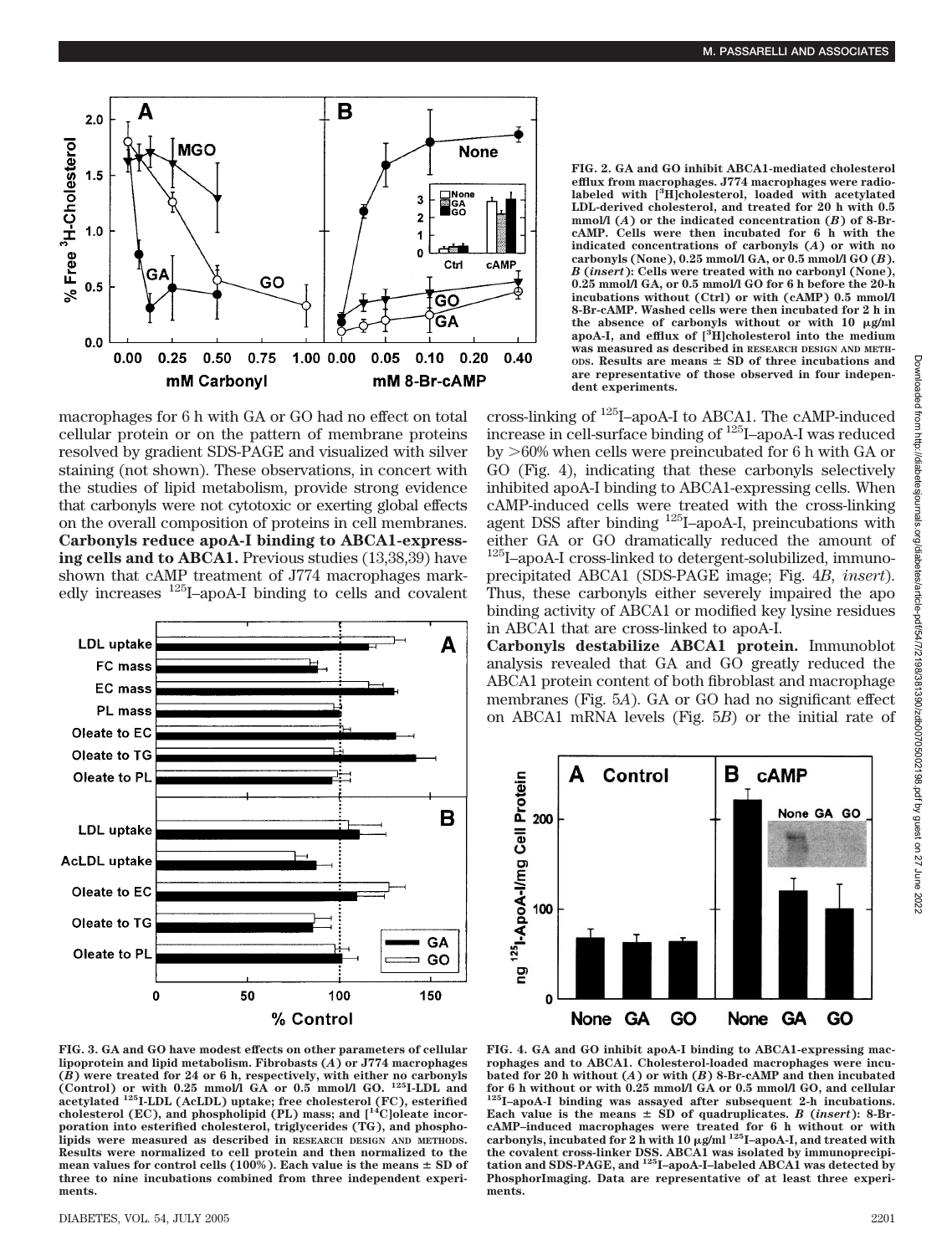

incorporation of [35S]methionine into cell-associated ABCA1 protein detected by immunoprecipitation and SDS-PAGE (Fig. 5*C*). Thus, the reduced ABCA1 levels in carbonyltreated cells could not be attributed to inhibition of ABCA1 transcription or translation. These results imply that GA and GO reduce ABCA1 levels in macrophages by selectively destabilizing the protein.

**ABCA1 is impaired in macrophage foam cells in atherosclerotic lesions of diabetic swine.** We used an animal model approach to investigate the possibility that impaired ABCA1 contributes to the increased atherosclerosis associated with diabetes. For these studies, we compared intimal lesion sizes and macrophage ABCA1 levels in cross-sections of coronary arteries harvested **FIG. 5. GA and GO destabilize ABCA1 protein. Cholesterolloaded and 8-Br-cAMP–treated macrophages (***A* **[M] and** *B* **and** *C***) were incubated for 6 h or cholesterol-loaded fibroblasts (***A* **[HSF]) were incubated for 24 h without (Control) or with 0.25 mmol/l GA or 0.5 mmol/l GO.** *A***: Equal amounts of cell membrane were subjected to SDS-PAGE, and ABCA1 was identified by immunoblot analysis.** *B***: Macrophage pro-teins were radiolabeled with [35S]methionine (100 Ci/ml) for 15 min, ABCA1 was isolated by immunoprecipitation and SDS-PAGE, and 35S-labeled ABCA1 was detected by PhosphorImaging, and band intensities were quantitated by com**puter. Numbers represent means  $\pm$  SD of values from three **experiments expressed as percent controls.** *C***: ABCA1 mRNA from macrophages was quantitated by real-time RT-** $PCR$  (means  $\pm$  SD,  $n = 3$ ). Each panel is representative of at **least three separate experiments.**

from nondiabetic and streptozotocin-induced diabetic swine fed a high-fat, high-cholesterol diet. Previous studies (34) have shown that diet-induced hyperlipidemia in these animals promotes atherosclerosis that is further enhanced by diabetes. In our study, mean intimal lesion area increased fourfold when hyperlipidemic swine were made diabetic (Fig. 6*C*).

We examined the relative level of ABCA1 protein in macrophages localized in nondiabetic and diabetic atherosclerotic lesions by immunohistochemically staining cross-sections of intimal lesions with antibodies specific for ABCA1 and macrophages. ABCA1 was uniformly detected in nearly all foam-cell macrophages in lesions from the nondiabetic group (Fig. 6*A*, *red stain*). Large areas of



**FIG. 6. Streptozotocin-induced diabetes in hyperlipidemic swine increases atherosclerotic lesion area and the fraction of ABCA1-negative macrophage foam cells.** *A* **and** *B***: Atherosclerotic lesions in the proximal coronary arteries of diabetic and nondiabetic swine were analyzed for ABCA1 protein by immunohistological staining (red)** *C***:** Means ( $\pm$ SE) atherosclerotic lesion area of sec**tions from 16 nondiabetic and 15 diabetic animals** was measured by morphometric analysis  $(P =$ **0.023).** *D***: The percent foam-cell macrophages that lacked immunodectable ABCA1 was quantified by manual counting of cells that stained positively for a macrophage-specific antibody but** negatively for an ABCA1 antibody (means  $\pm$  SD,  $P = 0.0001$ , eight animals per group).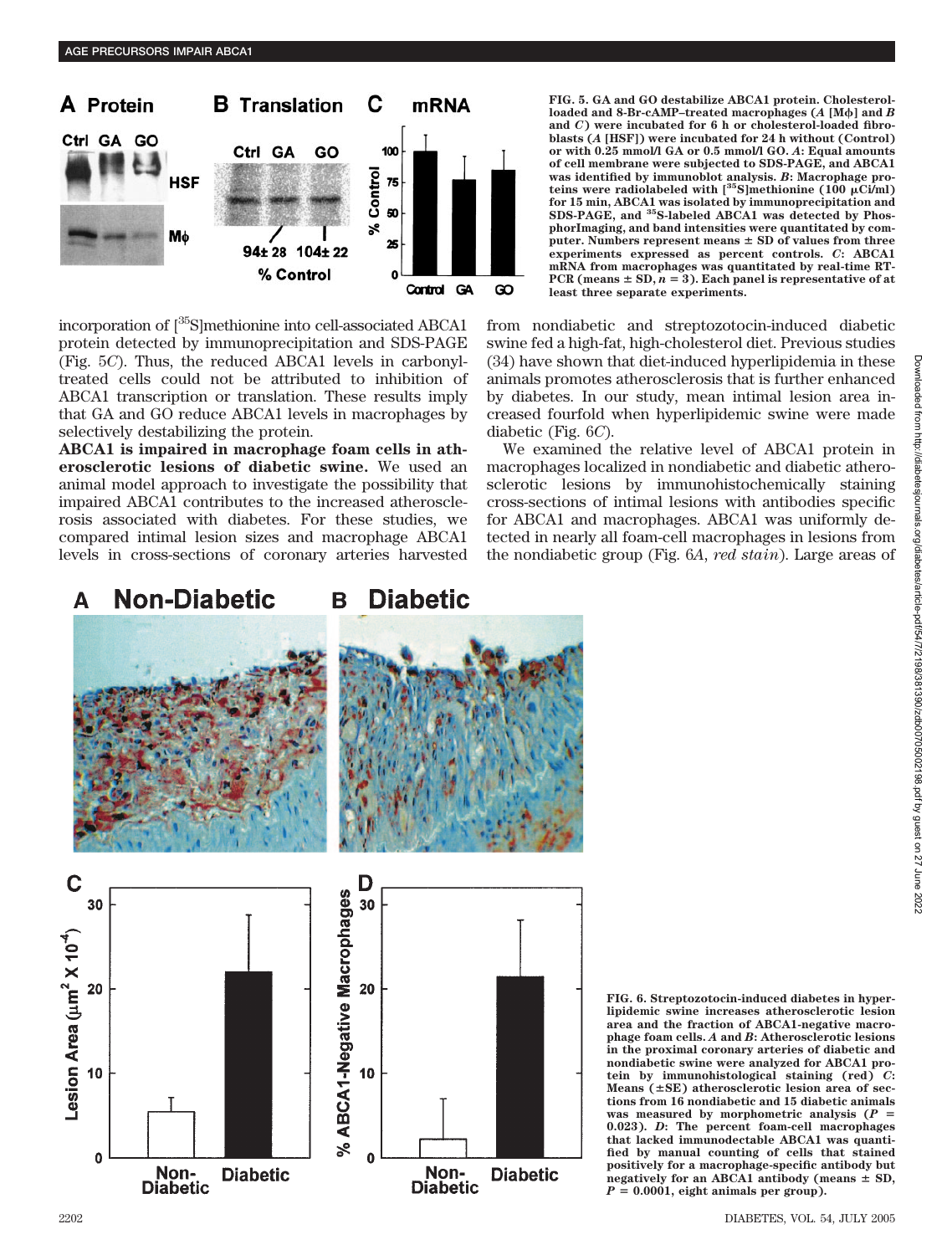lesions from the diabetic animals, however, contained no immunodectable ABCA1 (Fig. 6*B*). Quantification by cell counting revealed that the percentage of foam-cell macrophages that lacked immunodetectable ABCA1 was 10-fold greater in the diabetic lesions (2.2  $\pm$  4.8 vs. 21.4  $\pm$  6.8%,  $P = 0.0001$ . Thus, impaired expression of ABCA1 in foam-cell macrophages is associated with increased atherosclerotic lesion area in diabetic swine.

# **DISCUSSION**

We found that the reactive carbonyls GA and GO severely impaired ABCA1-dependent cholesterol efflux from cultured human fibroblasts and murine macrophages. ABCA1-dependent transport of cholesterol and phospholipids was progressively and almost completely inhibited in cells exposed to increasing concentrations of GA or GO. This inhibition was reversed by aminoguanidine, implying that the carbonyl moieties of these compounds were responsible for the inhibitory effects (22,40). GA and GO appeared to damage and destabilize ABCA1 protein. Thus, the ABCA1 pathway is highly sensitive to carbonyl stress. The possible pathological relevance of these findings was supported by our studies with swine showing a markedly reduced ABCA1 content of lipid-laden macrophages in diabetic atherosclerotic lesions.

GA and GO maximally reduced ABCA1 lipid transport activity under conditions where the activities of other plasma membrane lipoprotein receptors and intracellular lipid metabolic pathways were unaffected or only modestly altered. Nor did we observe any alterations in the pattern of proteins detectable in membrane proteins separated by SDS-PAGE and visualized with silver staining. Moreover, treating cells with GA or GO before induction of ABCA1 had no significant effect on ABCA1 function. Thus, the carbonyls had no global effects on cell viability and metabolic activity. These results demonstrate that the ABCA1 pathway is uniquely responsive to the damaging effects of reactive carbonyls that are increased in the diabetic milieu.

Our observations suggest that derivatization of ABCA1 protein by reactive carbonyls is responsible for the impaired lipid transport activity. Exposure of macrophages to GA and GO greatly decreased apoA-I binding to ABCA1 expressing cells and nearly abolished chemical crosslinking of apoA-I to cell-surface ABCA1, consistent with a reduced apo binding activity of ABCA1. Cells incubated with GA or GO also had markedly reduced ABCA1 protein levels, but there was little effect on ABCA1 mRNA levels or translation efficiency. Thus, ABCA1 in carbonyl-treated cells appears to undergo an enhanced rate of proteolysis. Taken together, these results suggest that GA and GO directly damage ABCA1, severely impairing its activity and destabilizing the protein.

ABCA1 is an integral membrane protein that contains two large extracellular loops. Naturally occurring single amino acid substitutions in these loops can nearly abolish the lipid transport activity of ABCA1 (8). These carbonyls are also lipid soluble, allowing access to amino acids located within the plasma membrane. It is therefore possible that the formation of carbonyl adducts on one or more key amino acids in these protein regions could account for the loss of function induced by GA and GO. More extensive modifications of ABCA1 structure could destabilize the protein and promote its degradation. Previous studies have shown that ABCA1 is a highly unstable protein (13) and is rapidly degraded by a calpain protease (7). We found that the calpain inhibitor calpeptin did not prevent the carbonyl-induced reduction in ABCA1 (data not shown), indicating that carbonyls destabilize ABCA1 by a calpain-independent mechanism.

Inhibition of ABCA1 activity by GA, GO, and MGO occurred over different concentration ranges, suggesting that they had selective effects on this protein. Although they impaired ABCA1 activity to similar extents, GA was more efficacious than GO, having maximum effects at 0.125–0.25 mmol/l compared with 0.5–1.0 mmol/l for GO. In contrast, MGO was the least efficacious of the three carbonyls and only slightly inhibited ABCA1 activity at concentrations up to 0.5 mmol/l. It is likely that these differences reflect the unique chemistry of the compounds. GA reacts with lysine residues to form poorly characterized immine cross-links and carboxymethyllysine (22), one of the major AGEs detected in tissues of diabetic subjects (41). GO and MGO react with arginine residues to form imidazolium cross-links as well as adducts and cross-links with lysine residues (18,26). It is also possible that differences in membrane solubility and metabolism contribute to the selective effects of the carbonyls on ABCA1 activity in cells. It will be of interest to determine whether the carbonyls react with different sites on ABCA1 and to investigate the nature of these adducts.

A key question is whether the concentrations of reactive carbonyls used in our studies are physiologically relevant. The steady-state concentrations of glyoxal and methylglyoxal in plasma of humans are estimated to be  $\sim$ 100 nmol/l (42). However, the extent of accumulation of carbonyls will depend on both their rate of formation and their reactivity with cellular components. It is noteworthy that methylglyoxal formation from human erythrocytes was estimated to be  $\sim 100$  nmol  $\cdot$  ml packed cells<sup>-1</sup>  $\cdot$  day<sup>-1</sup>, which represents a cumulative concentration of  $\sim$ 100 mmol/l (43). A similar concentration of glycolaldehyde had near maximal inhibitory effects on ABCA1 in cultured cells. These observations raise the possibility that our cell culture conditions may reflect the environment of tissues like atherosclerotic arteries, where oxidative processes are highly active and ABCA1 is expressed to high levels.

As a direct test of this possibility, we measured ABCA1 levels in atherosclerotic lesions isolated from a porcine animal model. When fed a high-fat and high-cholesterol diet, these swine became hypercholesterolemic and developed macrophage-rich atherosclerotic lesions. Inducing diabetes in these fat-fed animals by streptozotocin treatment had no further effect on cholesterol levels but increased plasma glucose and triglycerides (34). The diabetic animals had dramatically larger atherosclerotic lesions than those in the nondiabetic animals. Quantitative immunohistology showed that ABCA1 protein was detectable in nearly all of the foam-cell macrophages in the nondiabetic animals. When the animals were made diabetic, however, the fraction of macrophages having undetectable levels of ABCA1 increased from 2 to 20%. This is a conservative estimate of ABCA1 damage because it does not take into account cells with low but detectable ABCA1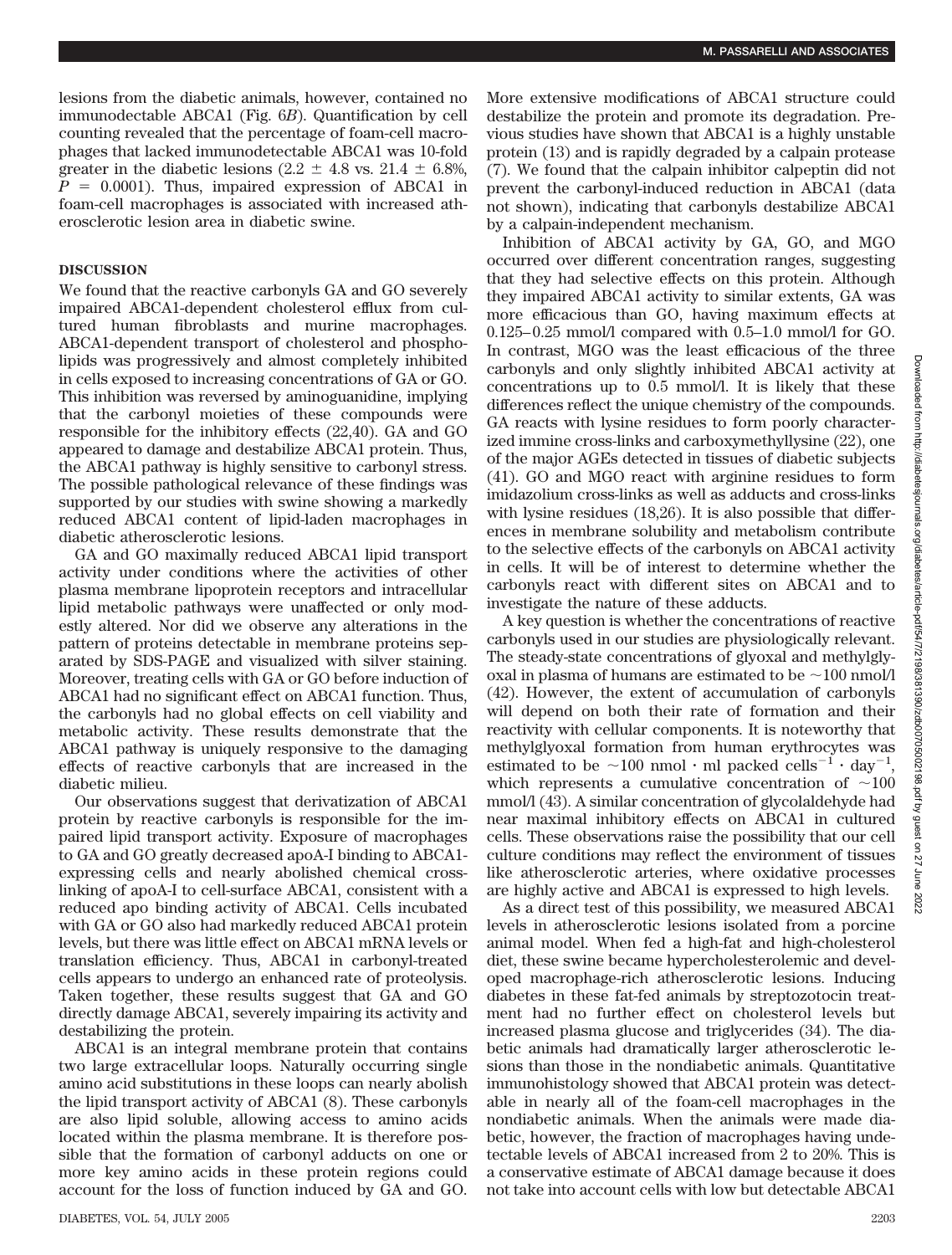levels or those with dysfunctional ABCA1. These findings provide the first in vivo evidence that an impairment of the ABCA1 cholesterol secretion pathway in arterial macrophages may play a role in the increased atherosclerotic cardiovascular disease that occurs in diabetes.

These studies have important pathological implications for aging, diabetes, and inflammatory diseases in general. Chronic exposure of ABCA1 to GA and GO is likely to be increased under hyperglycemic conditions associated with diabetes (18,19,22). Phagocytes can also generate GA from amino acids using myeloperoxidase (23,24), and lipid peroxidation produces GO and MGO (25). Many lines of evidence suggest that oxidative stress is enhanced in diabetes and other inflammatory states (18). Subjects with type 2 diabetes and insulin resistance also have higher than normal levels of plasma triglycerides and fatty acid (3,44,45). We have shown that free fatty acids impair the ABCA1 pathway by destabilizing ABCA1 protein (15,16), and others have shown that elevated fatty acids (46) and hyperglycemia (47) can suppress ABCA1 transcription. The diverse inhibitory effects of diabetes-associated metabolic factors on the ABCA1 pathway could act in concert to suppress cholesterol transport from arterial macrophages, contributing to the increased risk for cardiovascular disease.

# **ACKNOWLEDGMENTS**

This work was supported by National Institutes of Health Grants DK-02456, HL-18645, HL-55362, and HL-55798 and by the state of Sao Paulo Research Foundation grant 99/01039-9, Brazil (to M.P.).

#### **REFERENCES**

- 1. Kannel WB, McGee DL: Diabetes and cardiovascular risk factors: the Framingham Study. *Circulation* 59:8–13, 1979
- 2. Bierman EL: George Lyman Duff Memorial Lecture: Atherogenesis in diabetes. *Arterioscler Thromb* 12:647–656, 1992
- 3. Ginsberg HN: Lipoprotein physiology in nondiabetic and diabetic states: relationship to atherogenesis. *Diabetes Care* 14:839–855, 1991
- 4. Quintao EC, Medina WL, Passarelli M: Reverse cholesterol transport in diabetes mellitus. *Diabetes Metab Res Rev* 16:237–250, 2000
- 5. Gordon DJ, Knoke J, Probstfield JL, Superko R, Tyroler HA: High-density lipoprotein cholesterol and coronary heart disease in hypercholesterolemic men: the Lipid Research Clinics Coronary Primary Prevention Trial. *Circulation* 74:1217–1225, 1986
- 6. Oram JF: HDL apolipoproteins and ABCA1: partners in the removal of excess cellular cholesterol. *Arterioscler Thromb Vasc Biol* 23:720–727, 2003
- 7. Wang N, Tall AR: Regulation and mechanisms of ATP-binding cassette transporter A1-mediated cellular cholesterol efflux. *Arterioscler Thromb Vasc Biol* 23:1178–1184, 2003
- 8. Singaraja RR, Brunham LR, Visscher H, Kastelein JJ, Hayden MR: Efflux and atherosclerosis: the clinical and biochemical impact of variations in the ABCA1 gene. *Arterioscler Thromb Vasc Biol* 23:1322–1332, 2003
- 9. Joyce C, Freeman L, Brewer HB Jr, Santamarina-Fojo S: Study of ABCA1 function in transgenic mice. *Arterioscler Thromb Vasc Biol* 23:965–971, 2003
- 10. Aiello RJ, Brees D, Francone OL: ABCA1-deficient mice: insights into the role of monocyte lipid efflux in HDL formation and inflammation. *Arterioscler Thromb Vasc Biol* 23:972–980, 2003
- 11. Assman G, von Eckardstein A, Brewer HB: Familial high density lipoprotein deficiency: Tangier disease. In *The Metabolic and Molecular Bases of Inherited Disease*. Scriver CR, Beaudet AL, Sly WS, Valle D, Eds. New York, McGraw-Hill, 1995, p. 2053–2072
- 12. Serfaty-Lacrosniere C, Civeira F, Lanzberg A, Isaia P, Berg J, Janus ED, Smith MP Jr, Pritchard PH, Frohlich J, Lees RS, Barnard GF, Ordovas JM, Schaefer EJ: Homozygous Tangier disease and cardiovascular disease. *Atherosclerosis* 107:85–98, 1994
- 13. Oram JF, Lawn RM, Garvin MR, Wade DP: ABCA1 is the cAMP-inducible

apolipoprotein receptor that mediates cholesterol secretion from macrophages. *J Biol Chem* 275:34508–34511, 2000

- 14. Wellington CL, Walker EK, Suarez A, Kwok A, Bissada N, Singaraja R, Yang YZ, Zhang LH, James E, Wilson JE, Francone O, McManus BM, Hayden MR: ABCA1 mRNA and protein distribution patterns predict multiple different roles and levels of regulation. *Lab Invest* 82:273–283, 2002
- 15. Wang Y, Oram JF: Unsaturated fatty acids inhibit cholesterol efflux from macrophages by increasing degradation of ATP-binding cassette transporter A1. *J Biol Chem* 277:5692–5697, 2002
- 16. Wang Y, Kurdi-Haidar B, Oram JF: LXR-mediated activation of macrophage stearoyl-CoA desaturase generates unsaturated fatty acids that destabilize ABCA1. *J Lipid Res* 45:972–980, 2004
- 17. Feng B, Tabas I: ABCA1-mediated cholesterol efflux is defective in free cholesterol-loaded macrophages mechanism involves enhanced ABCA1 degradation in a process requiring full NPC1 activity. *J Biol Chem* 277:43271–43280, 2002
- 18. Baynes JW, Thorpe SR: Role of oxidative stress in diabetic complications: a new perspective on an old paradigm. *Diabetes* 48:1–9, 1999
- 19. Brownlee M, Cerami A, Vlassara H: Advanced glycosylation end products in tissue and the biochemical basis of diabetic complications. *N Engl J Med* 318:1315–1321, 1988
- 20. Thornalley PJ, Langborg A, Minhas HS: Formation of glyoxal, methylglyoxal and 3-deoxyglucosone in the glycation of proteins by glucose. *Biochem J* 344:109–116, 1999
- 21. Wolff SP, Dean RT: Glucose autoxidation and protein modification. The potential role of 'autoxidative glycosylation' in diabetes. *Biochem J* 245:243–250, 1987
- 22. Glomb MA, Monnier VM: Mechanism of protein modification by glyoxal and glycolaldehyde, reactive intermediates of the Maillard reaction. *J Biol Chem* 270:10017–10026, 1995
- 23. Anderson MM, Hazen SL, Hsu FF, Heinecke JW: Human neutrophils employ the myeloperoxidase-hydrogen peroxide-chloride system to convert hydroxy-amino acids into glycolaldehyde, 2-hydroxypropanal, and acrolein: a mechanism for the generation of highly reactive alpha-hydroxy and alpha,beta-unsaturated aldehydes by phagocytes at sites of inflammation. *J Clin Invest* 99:424–432, 1997
- 24. Anderson MM, Requena JR, Crowley JR, Thorpe SR, Heinecke JW: The myeloperoxidase system of human phagocytes generates Nepsilon-(carboxymethyl)lysine on proteins: a mechanism for producing advanced glycation end products at sites of inflammation. *J Clin Invest* 104:103–113, 1999
- 25. Fu MX, Requena JR, Jenkins AJ, Lyons TJ, Baynes JW, Thorpe SR: The advanced glycation end product, Nepsilon-(carboxymethyl)lysine, is a product of both lipid peroxidation and glycoxidation reactions. *J Biol Chem* 271:9982–9986, 1996
- 26. Thornalley PJ: Pharmacology of methylglyoxal: formation, modification of proteins and nucleic acids, and enzymatic detoxification: a role in pathogenesis and antiproliferative chemotherapy. *Gen Pharmacol* 27:565–573, 1996
- 27. Sady C, Jiang CL, Chellan P, Madhun Z, Duve Y, Glomb MA, Nagaraj RH: Maillard reactions by alpha-oxoaldehydes: detection of glyoxal-modified proteins. *Biochim Biophys Acta* 1481:255–264, 2000
- 28. Bucala R, Makita Z, Koschinsky T, Cerami A, Vlassara H: Lipid advanced glycosylation: pathway for lipid oxidation in vivo. *Proc Natl Acad Sci U S A* 90:6434–6438, 1993
- 29. Requena JR, Ahmed MU, Fountain CW, Degenhardt TP, Reddy S, Perez C, Lyons TJ, Jenkins AJ, Baynes JW, Thorpe SR: Carboxymethylethanolamine, a biomarker of phospholipid modification during the maillard reaction in vivo. *J Biol Chem* 272:17473–17479, 1997
- 30. Mendez AJ, Oram JF, Bierman EL: Protein kinase C as a mediator of high density lipoprotein receptor-dependent efflux of intracellular cholesterol. *J Biol Chem* 266:10104–10111, 1991
- 31. Oram JF, Mendez AJ, Lymp J, Kavanagh TJ, Halbert CL: Reduction in apolipoprotein-mediated removal of cellular lipids by immortalization of human fibroblasts and its reversion by cAMP: lack of effect with Tangier disease cells. *J Lipid Res* 40:1769–1781, 1999
- 32. Mendez AJ, Anantharamaiah GM, Segrest JP, Oram JF: Synthetic amphipathic helical peptides that mimic apolipoprotein A-I in clearing cellular cholesterol. *J Clin Invest* 94:1698–1705, 1994
- 33. Oram JF, Albers JJ, Bierman EL: Rapid regulation of the activity of the low density lipoprotein receptor of cultured human fibroblasts. *J Biol Chem* 255:475–485, 1980
- 34. Gerrity RG, Natarajan R, Nadler JL, Kimsey T: Diabetes-induced accelerated atherosclerosis in swine. *Diabetes* 50:1654–1665, 2001
- 35. O'Brien KD, Olin KL, Alpers CE, Chiu W, Ferguson M, Hudkins K, Wight TN, Chait A: Comparison of apolipoprotein and proteoglycan deposits in